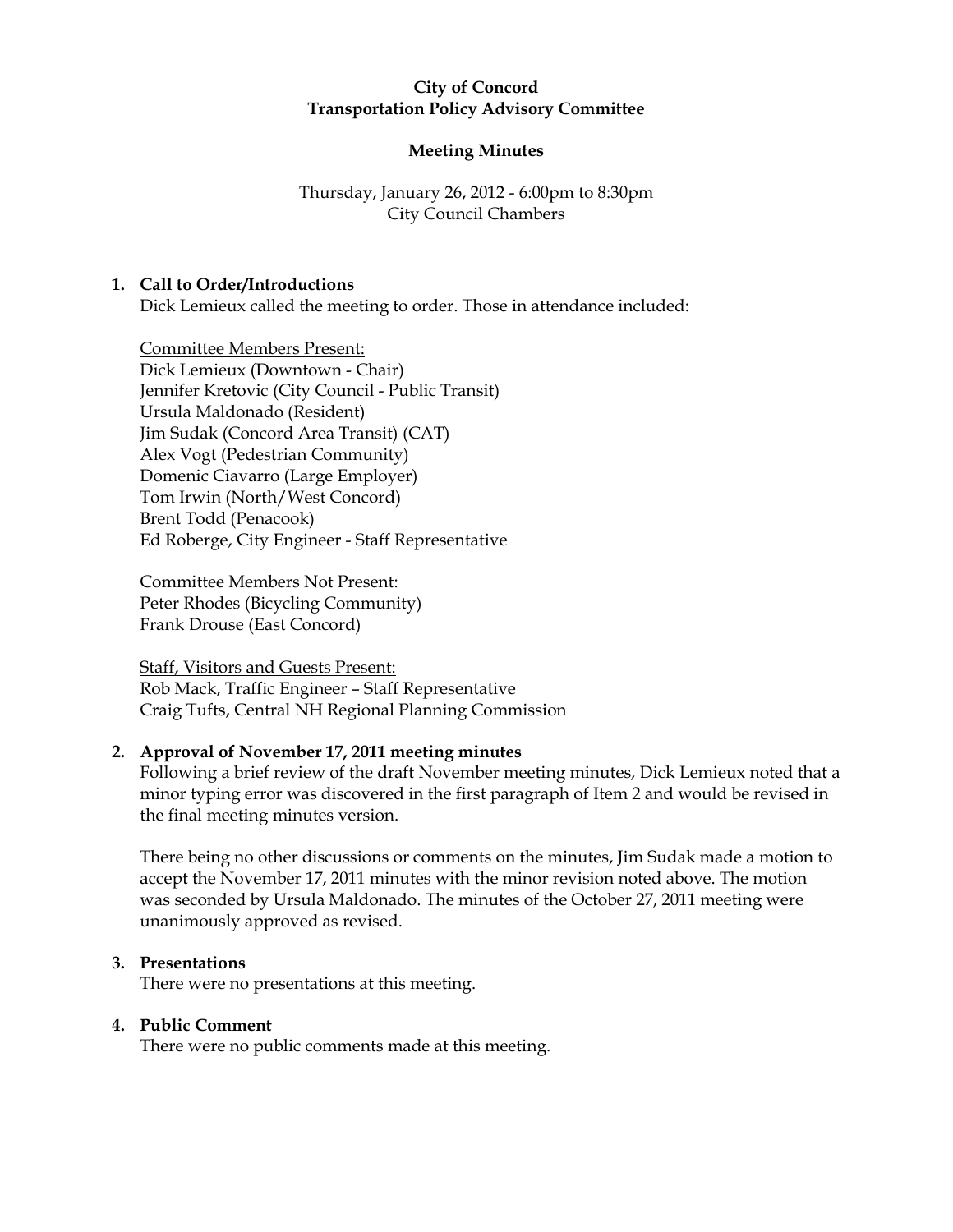#### 5. Consent Reports

# a. Approval of Subcommittee Nominations

There were no subcommittee nominations to consider.

# b. Approval of Subcommittee Minutes (Pedestrian, Bicycle, Public Transportation, Traffic Operations)

The Committee unanimously approved the meeting minutes of the Pedestrian, Bicycle, Public Transit, and Traffic Operations Committees distributed with this agenda package.

# 6. TPAC Referrals from City Council, Staff and Chair

a. Request by West End Residents to Remove the Multi-way Stop Controls at School Street/North Fruit Street Intersection (City Council; TOC: 12/2011; TPAC: 1/26/2012)

Ed Roberge indicated that this referral had been forwarded to the Traffic Operations Committee (TOC) in early 2011 and staff has been reviewing the request to remove the stops signs along School Street at the School/North Fruit intersection.

Engineering staff completed an updated engineering study and Rob Mack reviewed the findings with the TOC at its December meeting. TOC concurred that the engineering study indicates that stop controls along the School Street approach do not meet warrants and therefore should be removed as previously recommended. A detailed report prepared by Rob Mack was distributed to TPAC for final review and comment. Rob Mack noted that the recommendation to remove the stop controls at this intersection is consistent with the recently adopted Stop Sign Policy and added that since its installation in 2008, and following the opening of Langley Parkway later in June 2008; traffic along School Street has been reduced by some 25%. In that, Engineering staff concluded that removal of the stop sign is appropriate.

Through discussion, TPAC supported the recommendation but expressed concern that measures would need to be taken to notify the public of the change. Rob Mack indicated in the last paragraph of the report states that the City would install additional signage for some time following the removal of the stop signs to be sure the traveling public is aware of the change.

Ursula Maldonado made a motion to accept the report and forward it to City Council for adoption. The motion was seconded by Alex Vogt. Following brief discussion, the motion was unanimously approved and the report was accepted. Ed Roberge indicated that the report would be forwarded to City Council for February posting of a March public hearing to amend the City's stop sign Ordinance.

b. Request from Jim Baer to consider publishing a bicycle rules and safety responsibilities. (City Council: 12/16/2011; TPAC: 1/26/2012) Dick Lemieux noted that the Bicycle Committee discussed this referral at its meeting in December and is preparing a documented response for TPAC consideration.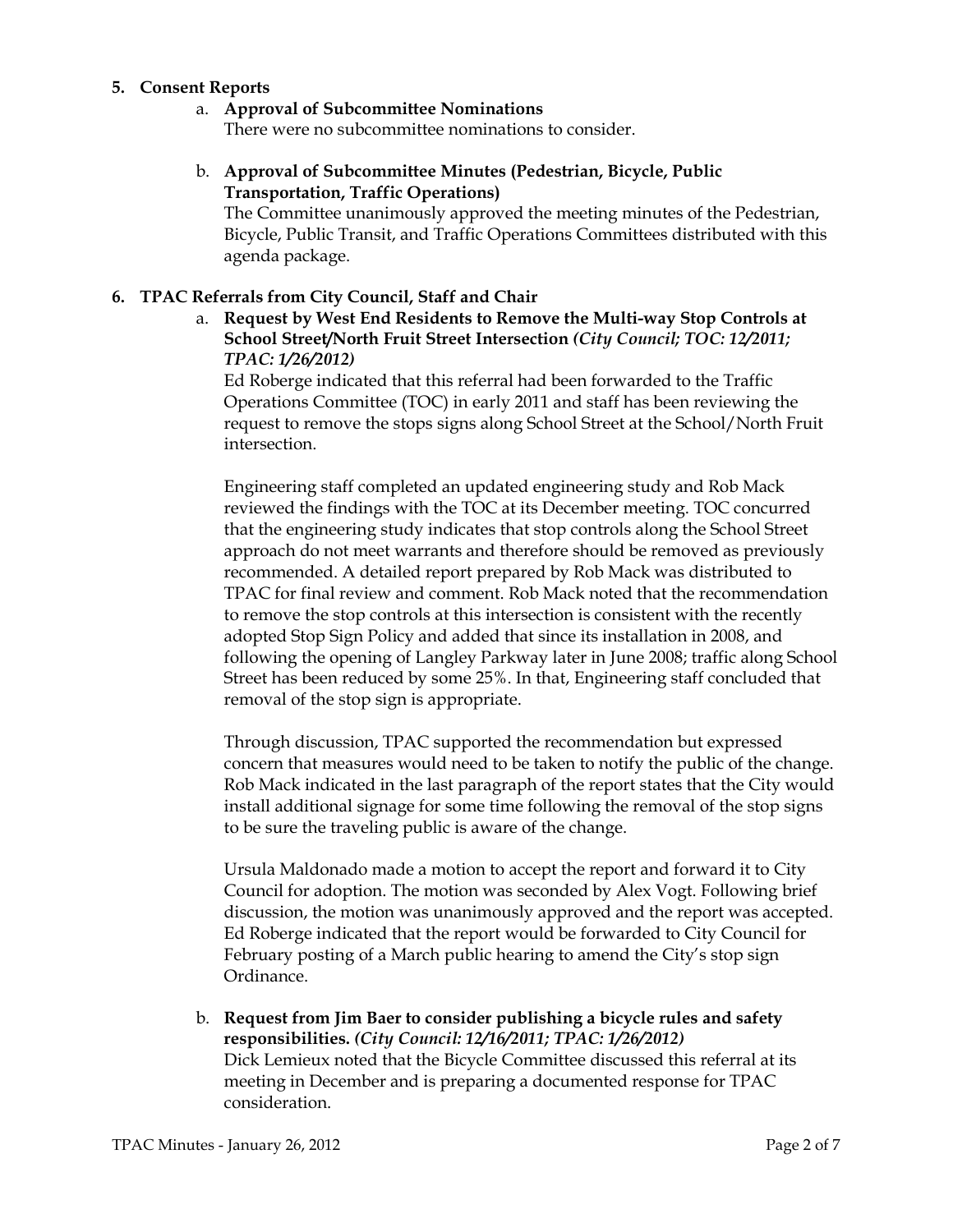A lengthy discussion followed where TPAC expressed concern with the threatening nature of the comments made by the writer. TPAC also was concerned as to how to respond to the letter to Mayor and Council and to what extent do they respond to this referral.

Committee members noted that there are a number of well published documents that outline bike safety, rules of the road, and state law on vehicle and bike use on the roads and that these documents are readily available on the internet as well as at retail spaces throughout the community.

When asked on how to respond to this referral, Ed Roberge noted that TPAC is advisory to the City Council and where a letter was written to the Mayor and City Council; TPAC should address the concerns noted by Mr. Baer and recommend a response by City Council for their consideration. A lengthy discussion followed where TPAC concluded that while they prepare a response to the item, this matter should also be referred to Concord Police Department and the City Solicitor for their consideration. With that, Councilor Kretovic made a motion to forward this item to the City Manager for referral to the Concord Police Department and City Solicitor for their consideration of the threatening nature of the letter to members of the Concord community. The motion was seconded by Domenic Ciavarro. The motion was unanimously approved. Ed Roberge indicated that staff will forward this TPAC request to the City Manager for referral of Mr. Baer's letter to Concord Police and the City Solicitor.

Ed Roberge suggested that staff could draft a report response and distribute it to TPAC for review and comment. TPAC agreed so staff will prepare a draft response based on these discussions and distribute it via email for completion and consideration at the January Bike Committee meeting and final consideration at the February TPAC meeting.

#### 7. Status report on subcommittees

#### a. Pedestrian Committee, Alex Vogt

Alex Vogt reported that the Pedestrian Committee last met on December 8th and continued reviewing the comments provided in the Walk Friendly Community Report Card to develop project priorities.

The committee also discussed the new lighting fixtures on Main Street at the "Smile" Building. There are 4 lighting fixtures closely spaced which generate quite a bit of light that is much brighter than most areas along Main Street. The committee compared lighting levels at the "Smile" Building to lighting at the State House Plaza and finds quite a disparity. Alex Vogt indicated that Engineering staff will review lighting levels with a light meter along Main Street to document those differences. The committee stressed the need for better lighting uniformity throughout the downtown. Brent Todd asked if there were City standards for site lighting that could have been applied to the new downtown development. Ed Roberge indicated that staff does in fact have site lighting standards and requirements but in the case of off-site lighting along and within the City's right-of-way, believed the developer was matching similar lighting fixtures and light levels of the Capital Commons project. Ed Roberge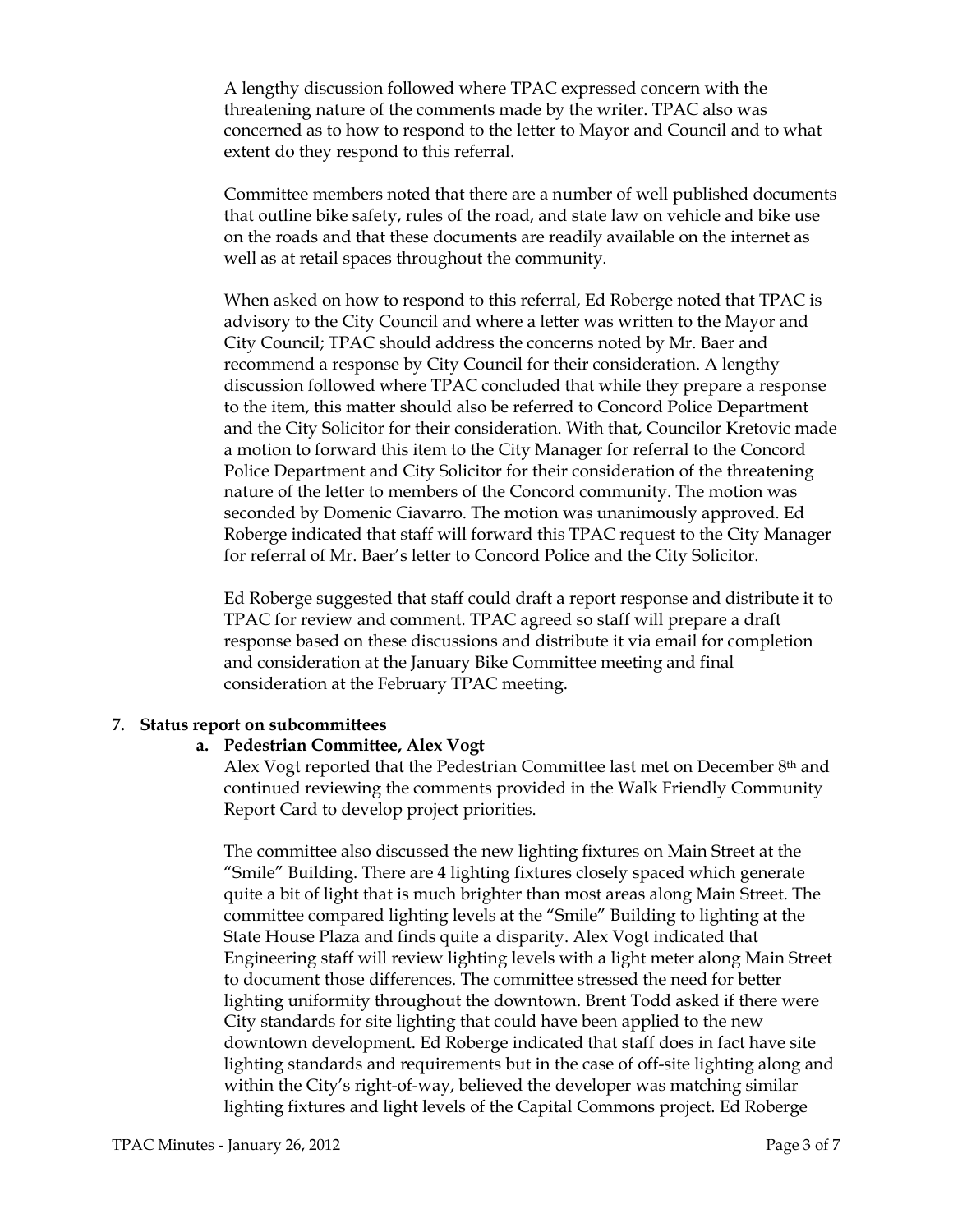agreed that the area is quite light intensive and the four fixtures are so closely spaced. Ed Roberge noted that a lighting strategy will be developed as part of the Downtown Streetscape Improvement Project and will adhere to the City's lighting design standards and promote better lighting uniformity throughout downtown.

Alex Vogt also indicated that the Pedestrian Committee is developing a pedestrian and bike counting program to document heavy use corridors and locations for better planning. The counting program should occur this spring/summer with a group of volunteers.

#### b. Bike Committee, Peter Rhodes

In Peter Rhode's absence, Dick Lemieux asked Craig Tufts, a Bike Committee member to update TPAC on their latest efforts. Craig Tufts reported that the Bike Committee met in December and considered the referral previously discussed as well as continued its development of a bike navigation map. The navigation map will outline high volume corridors, bike shoulder widths, trails, and paths in hopes to forward it to the NH Bike Coalition to publish the document.

The Bike Committee is also coordinating the development of a project priority list as a result of the projects outlined in the Bike Master Plan. Several working groups have been developed to look at different project types. Domenic Ciavarro asked how the committee or the NH Bike Coalition develops capital for the projects they are considering. Craig Tufts reported that the coalition is a registered 501-C3 non-profit agency and hosts a number of fund raising activities as well as generates revenue from grants and State funds for biking activities.

Dick Lemieux also noted that two new members have recently joined the Bike Committee so nominations will be forwarded to TPAC for formal acceptance.

#### c. Public Transit Committee, Jennifer Kretovic

Councilor Kretovic reported that the Public Transit Committee met in December and January and has been monitoring CAT's newly implemented route changes as well as the 10-week Saturday Service.

With respect to the new routes, CAT is experiencing some issues with transfers from one route to another. Some of the transfer problems can be attributed to route timings that are still being refined and that coordinating the pulse system is delicate and something as simple as a person loading groceries, laundry, dropping the lift to board a passenger can throw off the timing. Holiday traffic, particularly along the Heights Route caused delays as well. In response to the timing issues, Councilor Kretovic indicated that CAT is in touch with CTAA, which is the organization that awarded CAT the technical assistance grant to set up the timings. Ultimately CAT has a plan to make the refinements and improve the connections.

Councilor Kretovic reported that there have been an unusual number of complaints about the drivers which is odd in that the committee often hears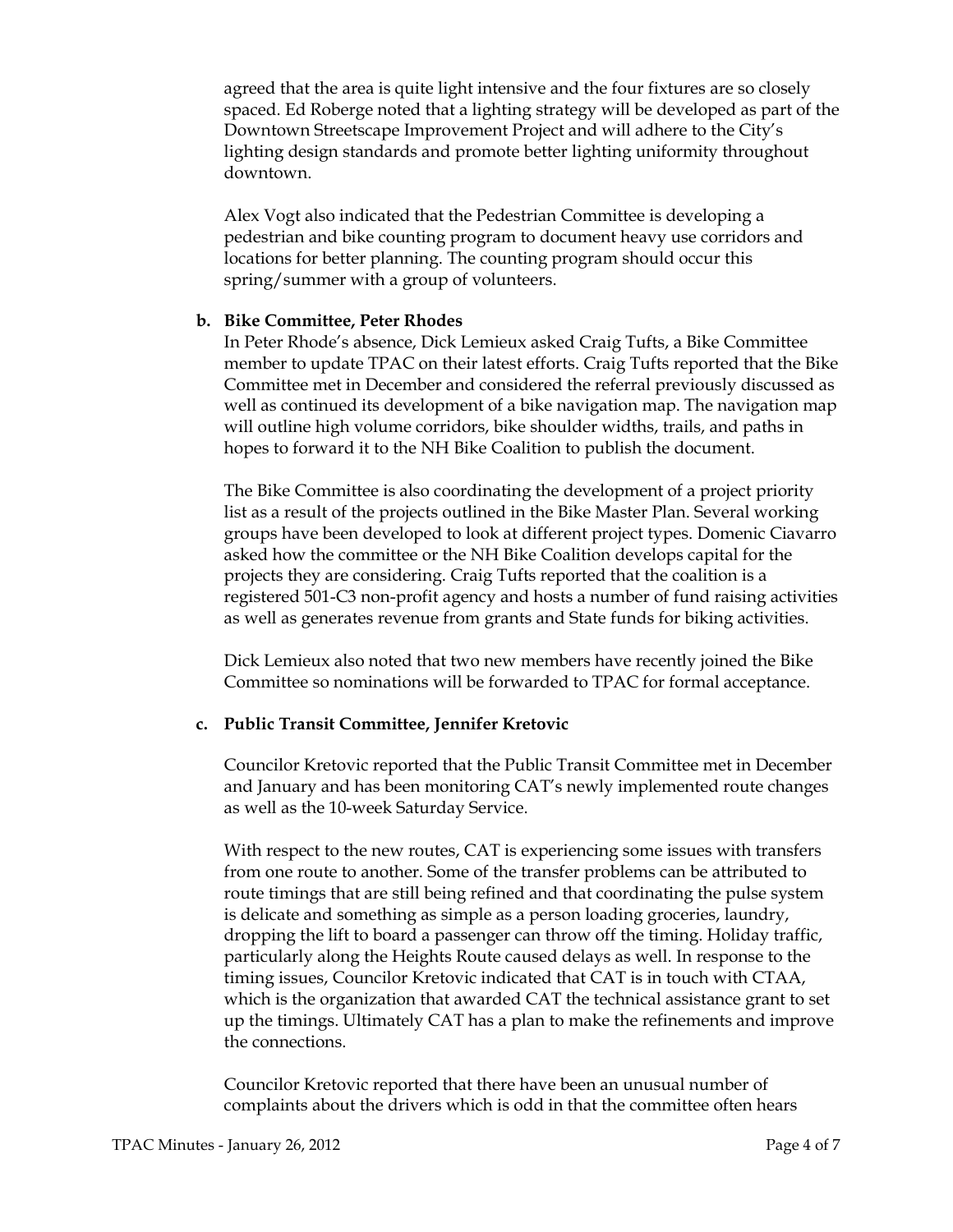compliments about the drivers. The committee knows from CAT there is a little bit higher stress level on both the drivers and passengers during the transition and that the committee and CAT will continue to monitor the referrals.

Central NH Regional Planning Commission (CNHRPC) conducted a Boarding/Alighting study for CAT back in November. It included an evaluation of the Boardings/Alightings both before and after the new routes started. The committee is just beginning to evaluate the findings. Additionally, CNHRPC is close to completing CAT's new website design which will be a better communication source for people than the existing site. Craig Tufts reported that his group is working Google Transit functionality for the CAT route system. The Google Transit application can be used to indicate bus stop pick-up times on the internet as well as smart phones. This project is being developed now and once complete, will be quite a customer service enhancement.

Councilor Kretovic noted that ridership comparing old route structure to the new route structure shows the Heights trending about 1,000 more riders per month, from about 3,310 to 4,475 on average. The Penacook route has shifted from about 2,850 per month average to 2,860. It doesn't seem like a significant shift in ridership however, over the last 6-months Penacook had been trending at roughly 3,100 boardings a month. The single trolley operation plus the Industrial Park route had a combined monthly average of just under 3,000 riders per month (1,400/1,600 respectively). The new Crosstown route is running an approximate monthly average of 1,635. Some of the ridership was shifted to the Heights with the elimination of the Industrial Park route and the section of duplicative service. The committee noted some ridership is lost along Fort Eddy and NHTI which is not serviced every 15-30 minutes as was the case when there was the two trolley system.

On January 23rd, the committee held a public gathering to take rider input on the changes. There were three people from the public that attended and the committee as well as CAT gathered a great deal of insight. This Saturday (January 28th), CAT has scheduled a driver training day. Ruairi O'Mahoney from the Public Transit Committee and CNHRPC will be facilitating a focus group discussion with the drivers to get their feedback on the new routes.

With respect to Saturday service, Councilor Kretovic reported that Concord was fortunate to have 10-weeks of Saturday Service from November 5th through the holidays and to the first Saturday in January. CAT was concerned there would be a high number of the ADA Paratransit users which from a budgeting standpoint is very difficult to calculate but can also be very expensive to operate. In total there were about 20 users over the 10 Saturdays which helped keep costs low. Initial thoughts are the lower than anticipated ridership might be because family support is apt to be stronger on weekends. The Heights route seemed to be very successful averaging about 106 boardings a week. Penacook's average was somewhat lower at 57 boardings; however ridership to the hospital was very low. CAT and the Public Transit Committee will discuss opportunities in late 2012 to modify the Saturday routes (if funded) to include the Fort Eddy Road shopping district in lieu of the Concord Hospital stop.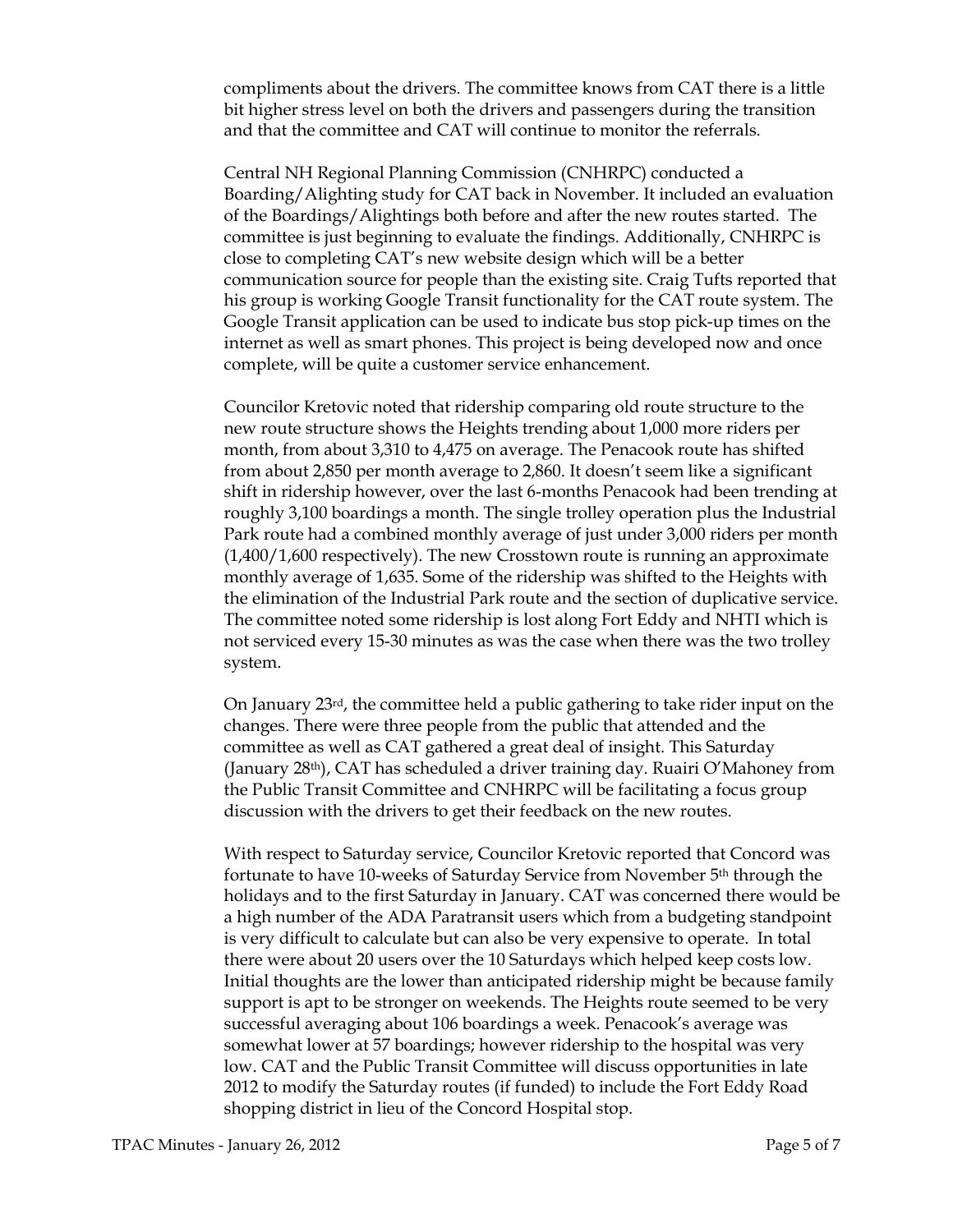Councilor Kretovic stated that the Public Transit Committee has been recognizing the efforts of Kevin Curdie, a Concord resident and public member that attends the committee meetings regularly and has supported CAT's and the public transit systems' efforts by continued volunteer service and proposed a proclamation to document that recognition. A copy of the proclamation document was distributed for review. Following a brief moment to read the document, Councilor Kretovic made a motion for TPAC to accept the proclamation document for award presentation at the February Public Transit Committee meeting. The motion was seconded by Ursula Maldonado. Following brief discussion, the motion to accept and award the recognition to Kevin Curdie for his outstanding and continued efforts to support public transit was unanimously approved.

# d. Traffic Operations Committee, Rob Mack

Rob Mack reported that the Traffic Operations Committee (TOC) met in January and reviewed the 2011 annual traffic accident report prepared by Concord Police. Overall, accidents in 2011 totaled 1,100, down by 100 over 2010. Rob Mack indicated that over the past several years (2009, 2010, and 2011) have seen reductions in traffic accidents City wide. A number of factors can contribute to this including less vehicle traffic, increased enforcement, and focus on traffic operations improvements. The Loudon Road corridor led the way with 20% of all of the City's accidents in 2011 prompting the need to advance the Loudon Road Highway Safety Improvement Program.

Rob Mack noted that NHDOT has scheduled a public meeting for the I-93, Exit 12 Bridge Replacement Project for February 16th to be held at Council Chambers. The NHDOT has selected the roundabout option as their preferred option to advance for public review. The meeting is scheduled to start at 6:00 PM.

In a follow-up to the discussion on City-wide accidents, Dick Lemieux felt it important to note that he believes the culmination in creating a transportation policy advisory committee, the hiring of the City's traffic engineer, and the creation of a traffic enforcement division at Concord Police have all led to the successful focus on traffic safety and improvement in this community and the results are now showing. TPAC concurred.

# 8. TPAC Policy Objectives/Programs/Initiatives

a. City-wide Speed and Pavement Marking Policy Update There were no updates provided at this meeting.

#### 9. Old Business

#### a. TPAC Accomplishments Report

There were no updates provided at this meeting.

#### 10. New business

#### a. FY2013-FY2022 CIP Program (for February TPAC Review)

Ed Roberge distributed copies of the FY2013-FY2022 transportation capital project spreadsheet for review. TPAC members were asked to rank projects in